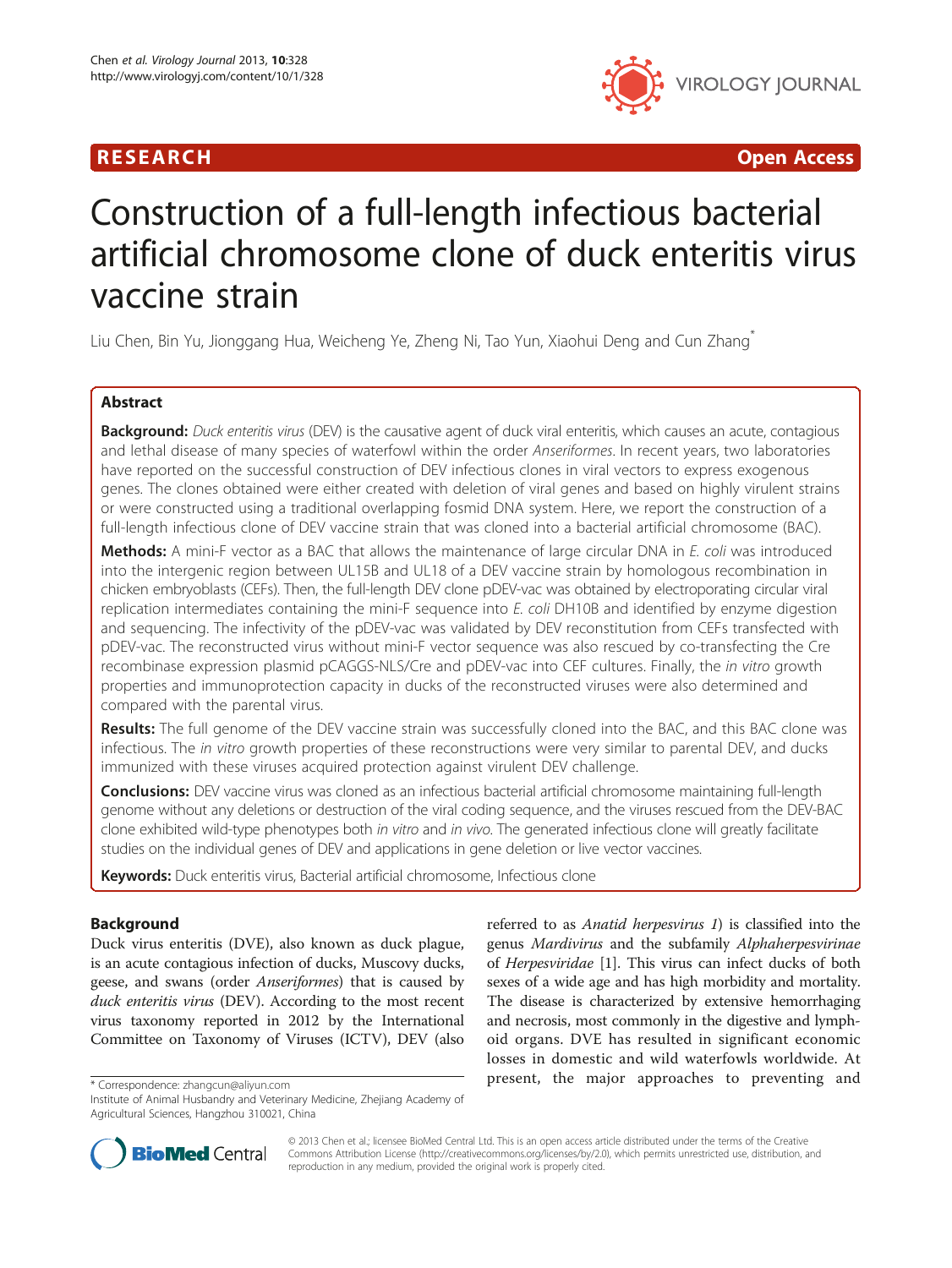controlling lethal DEV infections in ducks is to inoculate ducks with live attenuated DEV vaccines.

Herpesvirus is a large, enveloped virus with four structural components, including linear double-stranded DNA, an icosahedral capsid, an amorphous tegument, and a bilayer lipid envelope. The genomes of these viruses differ in size, sequence arrangements, and base composition, and they also vary significantly with respect to the presence and arrangement of inverted and directly repeated sequences [\[2,3](#page-8-0)]. Partial or complete genomic sequences of DEV have been obtained, and there has been discrepancies found between these sequences, which demonstrate that although similar to other herpesviruses, the DEV genome also varies [\[4](#page-8-0)-[10\]](#page-8-0). In general, the DEV genome is approximately 158 kb and contains 78 ORFs predicted to encode potential functional proteins. In addition, the genome also contains a unique long  $(U<sub>L</sub>)$ region, a unique short  $(U<sub>S</sub>)$  region, a unique short internal repeat (IR) region, and a unique short terminal repeat (TR) region.

Bacterial artificial chromosomes (BACs) have proven to be useful vectors for cloning large gene fragments, including viral genomes. A combination of a viral BAC system and various Escherichia coli-based recombination systems is a highly reliable and efficient method for generating a variety of different modifications of BAC clones, which are fundamental tools for applications as diverse as the elucidation of viral gene or domain function, the generation of transgenic animals, and the construction of gene therapy or vaccine vectors [\[11-13](#page-8-0)]. The genomes of many herpesviruses, including cytomegalovirus (CMV), Marek's disease virus (MDV), koi herpesvirus (KHV), varicella zoster virus (VZV), bovine herpesvirus type 1 (BoHV-1), equine herpesvirus 4 (EHV-4), and pseudorabies virus (PRV), have been cloned as bacterial artificial chromosomes in E. coli [[14](#page-8-0)-[20\]](#page-9-0). The infectious viral BAC of DEV virulent strain 2085 was first constructed in 2011 by Wang et al. [[21\]](#page-9-0). Then, Liu et al. established a system to generate DEV vaccine strain by transfecting overlapping fosmid DNAs [[22\]](#page-9-0). Here, we report the construction of an infectious clone of a Chinese DEV vaccine C-KCE strain that has been commercialized and widely used in preventing DEV infection in China. This DEV BAC system will facilitate the studying of DEV biology and gene functions as well as novel vaccines.

# Results

#### Generation of recombinant DEV harboring mini-F vector sequences

CEFs were transfected with the linearized transfer vector pHA2-UL18-UL15 and then infected with DEV vaccine strain (DEV-vac). Drug screening, combining plaque picking and passaging of end-point dilutions of recombinant progeny virus identified by GFP expression, were

performed. Purified recombinant rDEV, which carries mini-F sequences inserted within the non-encoding region between UL18 and UL15B, was obtained after 10 rounds of plaque and end-point purification (Figure 1).

# Generation and validation of a supercoiled DEV-vac-BAC clone

Circular viral DNA was isolated from rDEV-infected cells by the SDS-proteinase K method and transferred into E. coli by electroporation. Several chloramphenicolresistant colonies were obtained 36 h after plating of electroporated cells, and RFLPs (restriction fragment length polymorphisms) were determined to confirm that a full-length DEV-vac BAC clone was indeed generated. The DNA of two selected colonies was isolated and digested with four enzymes: EcoR V, Bgl II, BamH I, and Xbal I. The electrophoresis results indicated that the bands from two colonies were completely identical. When the RFLP patterns were compared to in silico predictions, which were based on the reference whole genome sequence of the DEV vaccine strain [GenBank: KF487736] [[10\]](#page-8-0), the obtained *BamH* I pattern matched those of the predictions well, and the other enzyme digestion patterns displayed a few differences from the predictions (Figure [2\)](#page-2-0).

#### Nucleotide sequence of pDEV-vac

To further evaluate the integrity of the generated infectious clones, whole genome sequencing of pDEV-vac [GenBank: KF693236] and comparison with the reference sequence [GenBank: KF487736] was performed. The results of the whole genome sequencing of pDEV-vac revealed that there were only four nucleotide changes in the viral coding sequence: a silent mutation in UL36, an  $H_{1114}$  P mutation in UL36, an  $I_{205}V$  mutation in UL23, and an  $R_{185}Q$  mutation in UL3. There were seven site changes, including two 80-nt repetitive sequence deletions in the non-coding region, compared with the published sequence (Table [1](#page-3-0)).

To construct an infectious DEV clone using a BAC system, the process, which successively includes "virus

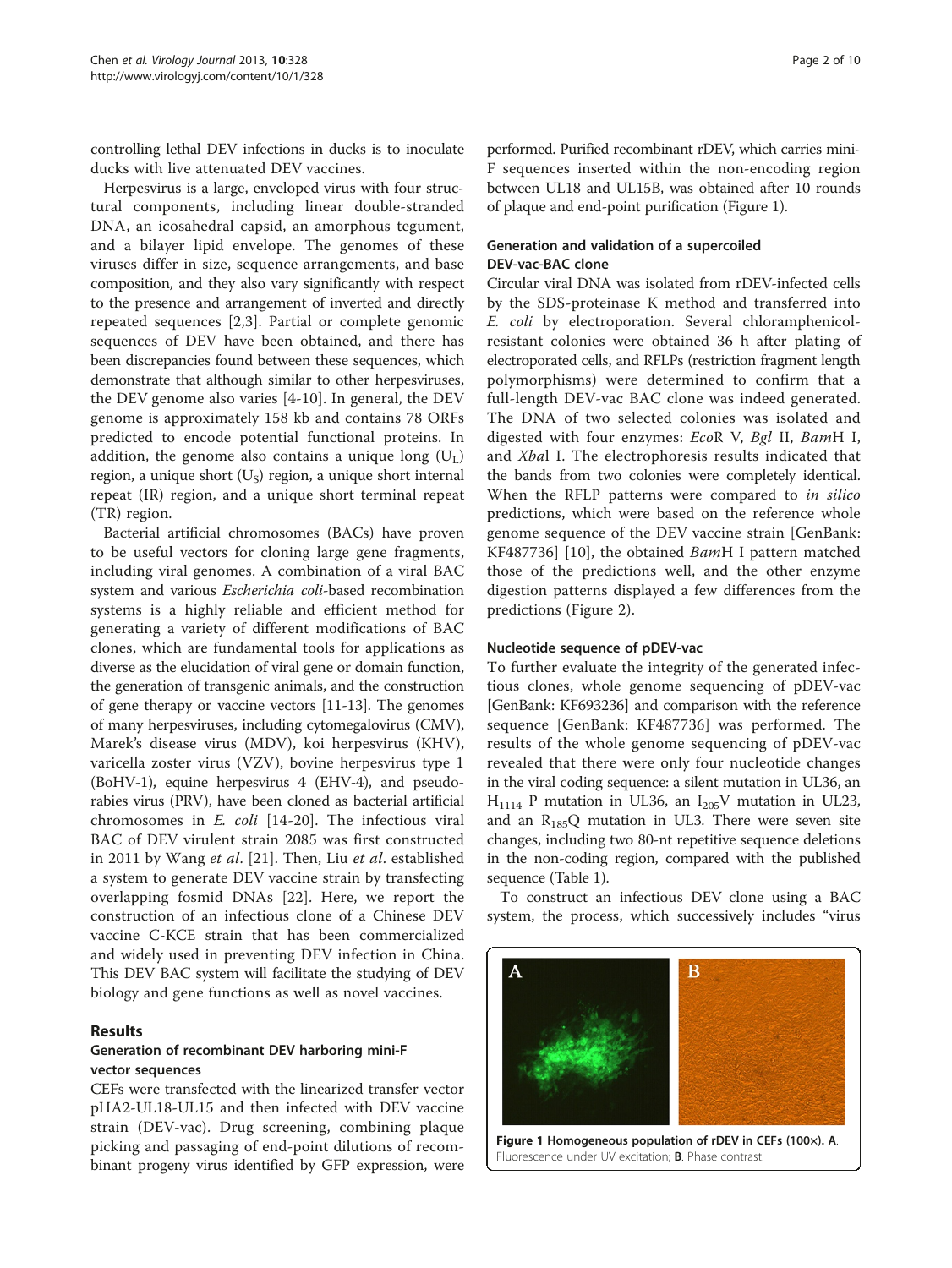<span id="page-2-0"></span>

passage and recombination in cells", "from recombinant virus to BAC" (that is, from cells to bacteria), and "from BAC to virus" (that is, from bacteria back to cells) can potentially lead to changes in the viral genome. To further illuminate in which step these mutations were introduced, we sequenced 11 sites in four virus (DEV-vac, rDEV, rDEV-BAC, and rDEV-Cre) genomes and compared them with pDEV-vac and the reference sequence [GenBank: KF487736]. The results are shown in Table [2.](#page-4-0) The results indicated that the majority of changes occurred in the "virus passage and recombination in cells" step, including A<sub>41128</sub>G, A<sub>43596</sub>C, A<sub>75096</sub>G, and C<sub>110795</sub>T. A minor mutation occurred in the "from cells to bacteria" step, e.g., an 80-nt deletion in 119773–119852. Some changes occurred in both the "virus passage and recombination in cells" and "from cells to bacteria" steps, including changes in sites 129421–129422, 147986–147987, and 157498–157877. In addition, no mutations occurred in the "from bacteria back to cells" step.  $T_{59643}$ ,  $T_{143005}$  and  $G_{158090}$  were the same as in the parental virus DEV-vac.

#### Reconstitution and characterization of BAC-derived DEV

pDEV-vac DNA was transfected into CEFs by calcium phosphate precipitation to produce the recombinant virus rDEV-BAC. A typical cytopathic effect (CPE) with green fluorescence was observed in the cell monolayer

4 days later. To exclude the effect of additional BAC sequences on the virus, the BAC sequence, including the *xgpt* and  $gfp$  genes, was excised by site-specific recombination using flanking loxP sites. This excision was achieved by co-transfecting the Cre recombinase expression plasmid pCAGGS-NLS/Cre and pDEV-vac into the CEF cultures. Following this step, a typical DEV CPE without green fluorescence appeared; then, the cloned virus without the BAC sequence, named rDEV-Cre, was obtained by limiting dilution and plaque purification. The correct excision of BAC sequences from the recombinant virus rDEV-Cre was confirmed by PCR and sequencing (data not shown).

To compare the growth of the recombinant virus and the parental virus, the multi-step growth kinetics of the reconstructed viruses were determined and compared with DEV-vac. As shown in Figure [3,](#page-5-0) all reconstituted viruses, rDEV, rDEV-BAC, and rDEV-Cre (both intracellular and extracellular), exhibited growth characteristics that were virtually identical to each other and to those of parental DEV-vac. In addition, the virus titers steadily increased from 12 to 60 h post-infection. When the plaque areas of the reconstructed viruses rDEV, rDEV-BAC, and rDEV-Cre were separately compared to parental virus DEV-vac, it was discovered that the plaque areas were approximately 7.63%, 10.38%, and 4.16% smaller,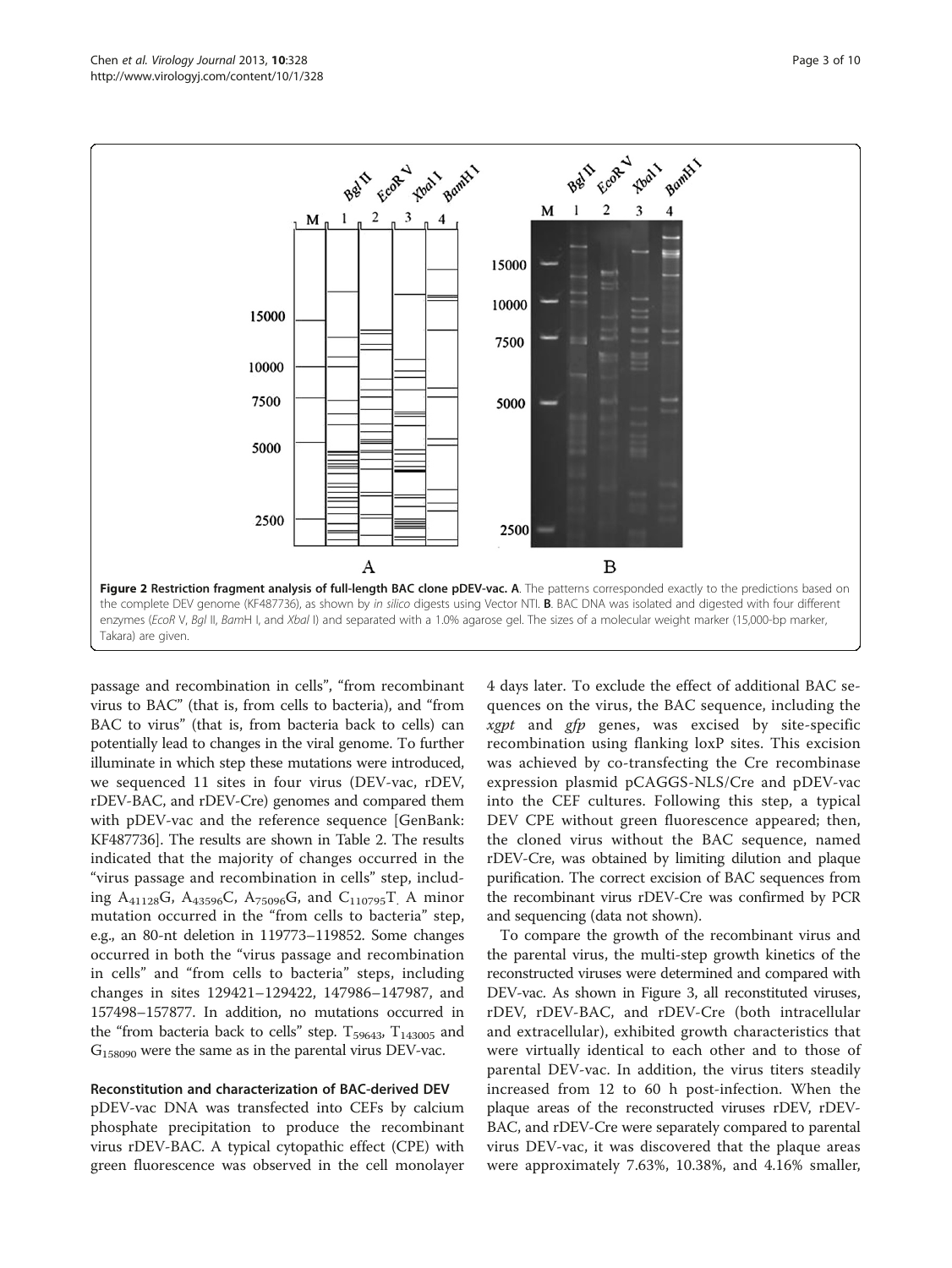<span id="page-3-0"></span>Table 1 List of nucleotide sequence different between cloned pDEV-vac [GenBank: KF693236] and the published DEV vaccine sequence [GenBank: KF487736]

| A. Changes in coding sequences                          |                                          |                             |  |  |  |
|---------------------------------------------------------|------------------------------------------|-----------------------------|--|--|--|
| Gene (according<br>to KF487736)                         | Modification<br>(nt position)            | <b>Effect</b>               |  |  |  |
| UI 36                                                   | A to G (41 128)                          | Silent                      |  |  |  |
| UI 36                                                   | A to C (43 596)                          | H to P                      |  |  |  |
| UI 23                                                   | A to G (75 096)                          | I to V                      |  |  |  |
| U13                                                     | C to T (110 795)                         | R to Q                      |  |  |  |
| B. Changes in non-coding sequences                      |                                          |                             |  |  |  |
| <b>Modification (nt position)</b>                       |                                          | Comment                     |  |  |  |
| T to C (59 643)                                         |                                          | Between UL30<br>and UL29    |  |  |  |
|                                                         | Deletion 80 nt: GGGTTCCAAAGGTTTTACGGTA   |                             |  |  |  |
|                                                         | <b>TTAGGGTTAGGGTTGGCAGGGTTCCAAAGGTTT</b> |                             |  |  |  |
| <b>TACGGTATTAGGGTTAGGGTTGGCA</b><br>$(119773 - 119852)$ |                                          | Between   ORF2<br>and IR    |  |  |  |
| Insertion: AA (129 421-129 422)                         |                                          | Between IR and $U_{S}1$     |  |  |  |
| T to G (143 005)                                        |                                          | Between Us7<br>and $U_{58}$ |  |  |  |
| Insertion: TT (147 986-147 987)                         |                                          | Between $U_{5}1$ and TR     |  |  |  |
| Deletion 80 nt:<br>CCTAATACCGTAAAACCTTTGGAACC           |                                          |                             |  |  |  |
|                                                         | CTGCCAACCCTAACCCTAATACCGTAAAACCTTTGG     |                             |  |  |  |
| AACCCTGCCAACCCTAAC (157 498-157 877)                    |                                          | Between TR and<br>I ORF11   |  |  |  |
| Insertion: G (158 090)                                  |                                          | Between TR and<br>LORF11    |  |  |  |

respectively, than those formed by DEV-vac when measured on day 4 p.i., but there were no significant differences between the groups ( $P = 0.241$ ;  $P = 0.05$ ;  $P = 0.485$ ), and there was also no significant difference between rDEV and rDEV-BAC ( $P = 0.554$ ) (Figure [4](#page-5-0)). These data demonstrate that the insertion of mini-F sequence into DEV's genome and/or proliferation of viral genome in E. coli had a slight effect on the viral plaque area.

# Reconstructed virus could protect ducks against virulent DEV challenge

To investigate whether the reconstructed viruses could protect ducks against virulent DEV challenge, the ducks were first inoculated with  $1 \times 10^5$  TCID<sub>50</sub> of DEV-vac, rDEV, rDEV-BAC, rDEV-Cre, or with culture medium as a control for 2 weeks and then challenged with highly virulent DEV. Four days later, the clinical symptoms of duck viral enteritis and death of the ducks were observed only in the negative control groups, and all ducks in the control groups died within 8 days post-challenge. The other groups, which had been previously inoculated with reconstructed viruses or DEV-vac, remained healthy during the 2-week observation period. The survival rates of the different groups are summarized in Figure [5](#page-5-0).

Tissues from all birds were also examined for pathological lesions. The gross lesions were characterized by vascular damage, with tissue hemorrhages, especially in liver, spleen, esophagus, and cloaca, and there was annular band necrosis and hemorrhage in the intestinal tract, along with diphtheroid lesions in the mucosal surfaces of the esophagus and cloaca.

# **Discussion**

Although DEV is an important pathogen in waterfowl that causes high morbidity and mortality in infected birds, little is known about the function of viral genes and proteins, the molecular and cellular mechanisms of different phases of the DEV life cycle, and the mechanisms involved in DEV virulence and pathogenicity. Full-length genomic clones from DEV strains allowing the recovery of infectious virus would be an invaluable tool for various in-depth investigations on these questions. To date, there have been only two reports detailing the construction of DEV infectious clones, and based on the established platform, exogenous genes such as the H5N1 HA gene were successfully expressed. In one case, the recombinant virus could provide fast and complete protection against H5N1 avian influenza virus infection in ducks [\[21,22](#page-9-0)]. These results demonstrate that DEV is a potential viral vector.

Compared with an overlapping fosmid DNA system, there are more advantages to cloning the viral genome into a BAC system, as it allows stable maintenance the viral genome in E. coli and also allows a variety of different modifications to the viral genome to be easily generated using various E. coli-based recombination systems. It has been reported that the insertion of foreign genes into the intergenic region between genes UL15 and UL18 in BoHV was stable and had no effect on viral growth in cell culture [[23\]](#page-9-0). In this study, the same site was chosen for construction of infectious viral BAC for the DEV vaccine strain. This infectious DEV clone was successfully constructed by inserting the bacterial mini-F plasmid sequences flanked by loxP sites into the intergenic region between genes UL15B and UL18 of DEV without deletion of any viral sequence through homologous recombination. Our results demonstrate that exogenous sequence insertion between the UL15B and UL18 genes had no effect on DEV replication. The plaque area measurement and multi-step growth kinetics results reveal that insertion of mini-F sequence into DEV's genome and/or proliferation of the viral genome in E. coli had a slight effect on virus transmission during cell-to-cell spread but did not affect the virus growth pattern *in vitro*. Furthermore, these processes did not increase the virulence of the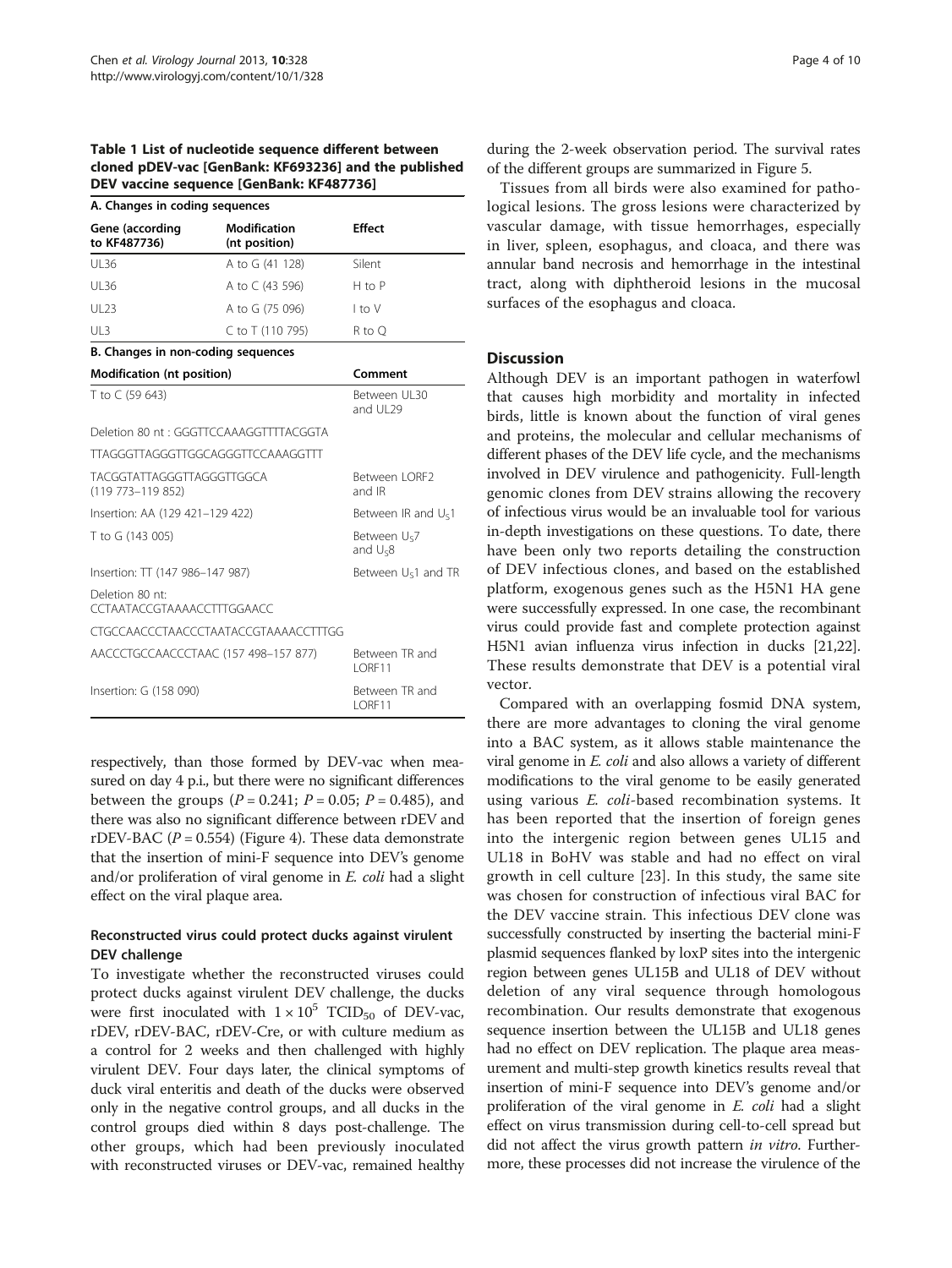| <b>Modification</b><br>(nt position,<br>according to<br>KF487736) | pDEV-vac<br>(GenBank:<br>KF693236) | Reference strain<br>(GenBank:<br>KF487736) | DEV-vac             | rDEV                | rDEV-BAC        | rDEV-Cre        |
|-------------------------------------------------------------------|------------------------------------|--------------------------------------------|---------------------|---------------------|-----------------|-----------------|
| 41 128                                                            | A                                  | G                                          | G                   | A                   | A               | A               |
| 43 596                                                            | Α                                  | $\subset$                                  | C                   | Α                   | A               | A               |
| 75 096                                                            | Α                                  | G                                          | G                   | A                   | A               | A               |
| 110 795                                                           | C                                  | Τ                                          | Τ                   | C                   | C               | C               |
| 59 643                                                            | т                                  | $\subset$                                  | T                   | T                   | T               | T               |
|                                                                   | Deletion 80 NT:                    | GGGTTCCAAAGG                               | GGGTTCCAAAGG        | GGGTTCCAAAGG        | Deletion 80 NT: | Deletion 80 NT: |
|                                                                   |                                    | <b>TTTTACGGTATTA</b>                       | <b>TITTACGGTATT</b> | <b>TTTTACGGTATT</b> |                 |                 |
|                                                                   |                                    | GGGTTAGGGTTG                               | AGGGTTAGGGTT        | AGGGTTAGGGTT        |                 |                 |
| 119 773-119<br>852                                                |                                    | GCAGGGTTCCAA                               | GGCAGGGTTCCA        | GGCAGGGTTCCA        |                 |                 |
|                                                                   |                                    | AGGTTTTACGGT                               | AAGGTTTTACGG        | AAGGTTTTACGG        |                 |                 |
|                                                                   |                                    | ATTAGGGTTAGG                               | TATTAGGGTTAG        | TATTAGGGTTAG        |                 |                 |
|                                                                   |                                    | <b>GTTGGCA</b>                             | GGTTGGCA            | GGTTGGCA            |                 |                 |
| 129 421-129<br>422                                                | Insertion: AA                      |                                            |                     | $A-$                | AA              | AA              |
| 143 005                                                           | T                                  | G                                          | T                   | T                   | T.              | T.              |
| 147 986-147<br>987                                                | Insertion: TT                      |                                            |                     | $T -$               | TT              | TT              |
|                                                                   | Deletion 80 nt:                    | CCTAATACCGTA                               | CCTAATACCGTA        | Deletion 40 nt:     | Deletion 80 nt: | Deletion 80 nt: |
|                                                                   |                                    | AAACCTTTGGAA                               | AAACCTTTGGAA        |                     |                 |                 |
|                                                                   |                                    | CCCTGCCAACCC                               | CCCTGCCAACCC        | CCTAATACCGTA        |                 |                 |
|                                                                   |                                    |                                            |                     | AAACCTTTGGAA        |                 |                 |
|                                                                   |                                    |                                            |                     | CCCTGCCAACCC        |                 |                 |
|                                                                   |                                    |                                            |                     | TAAC-               |                 |                 |
| 157 498-157<br>877                                                |                                    | <b>TAACCCTAATAC</b>                        | <b>TAACCCTAATAC</b> |                     |                 |                 |
|                                                                   |                                    | CGTAAAACCTTT                               | CGTAAAACCTTT        |                     |                 |                 |
|                                                                   |                                    | GGAACCCTGCCA                               | GGAACCCTGCCA        |                     |                 |                 |
|                                                                   |                                    | <b>ACCCTAAC</b>                            | <b>ACCCTAAC</b>     |                     |                 |                 |
| 158 090                                                           | Insertion : G                      | ٠                                          | G                   | G                   | G               | G               |

#### <span id="page-4-0"></span>Table 2 Comparasion of mutated sites in pDEV-vac (KF693236), the published DEV vaccine sequence (KF487736)), and four viruses DEV-vac, rDEV, rDEV-BAC and rDEV-Cre

DEV-vaccine strain in ducks and had no effect on its ability to generate immunoprotection to lethal DEV challenge.

A process involving procedures "from cells to bacteria and again back to cells" is experienced in constructing the infectious DEV clone with the BAC system that could potentially result in some changes to the viral genome. To select a clone and/or virus that was closest to the parental strain in terms of sequence, a series of studies, including restriction enzyme digestion and genome sequencing of the viral BAC clones, determination of rescued virus plaque sizes and growth kinetics in vitro, and tests of immunoprotection capability in ducks, were conducted. Although there were a few mismatches and changes in the viral genome in pDEV-vac compared with the

reference sequence, the obtained reconstructed rDEV-Cre had almost identical immunoprotection characteristics to the parental virus. Whether these mismatches and changed sites have an effect on the virus in other areas of characterization remains to be explored.

Two routine methods have been adopted to construct recombinant virus containing a BAC sequence. One is to co-transfect the transfer vector and viral genome into cells (co-transfect method). The other is to transfect the transfer vector into cells first and to then follow with a virus infection (transfection-infection method). For cells with low transfection efficiency, the latter is more efficient. Primary chicken embryo fibroblasts are difficult to transfect, and low transfection efficiency limits homologous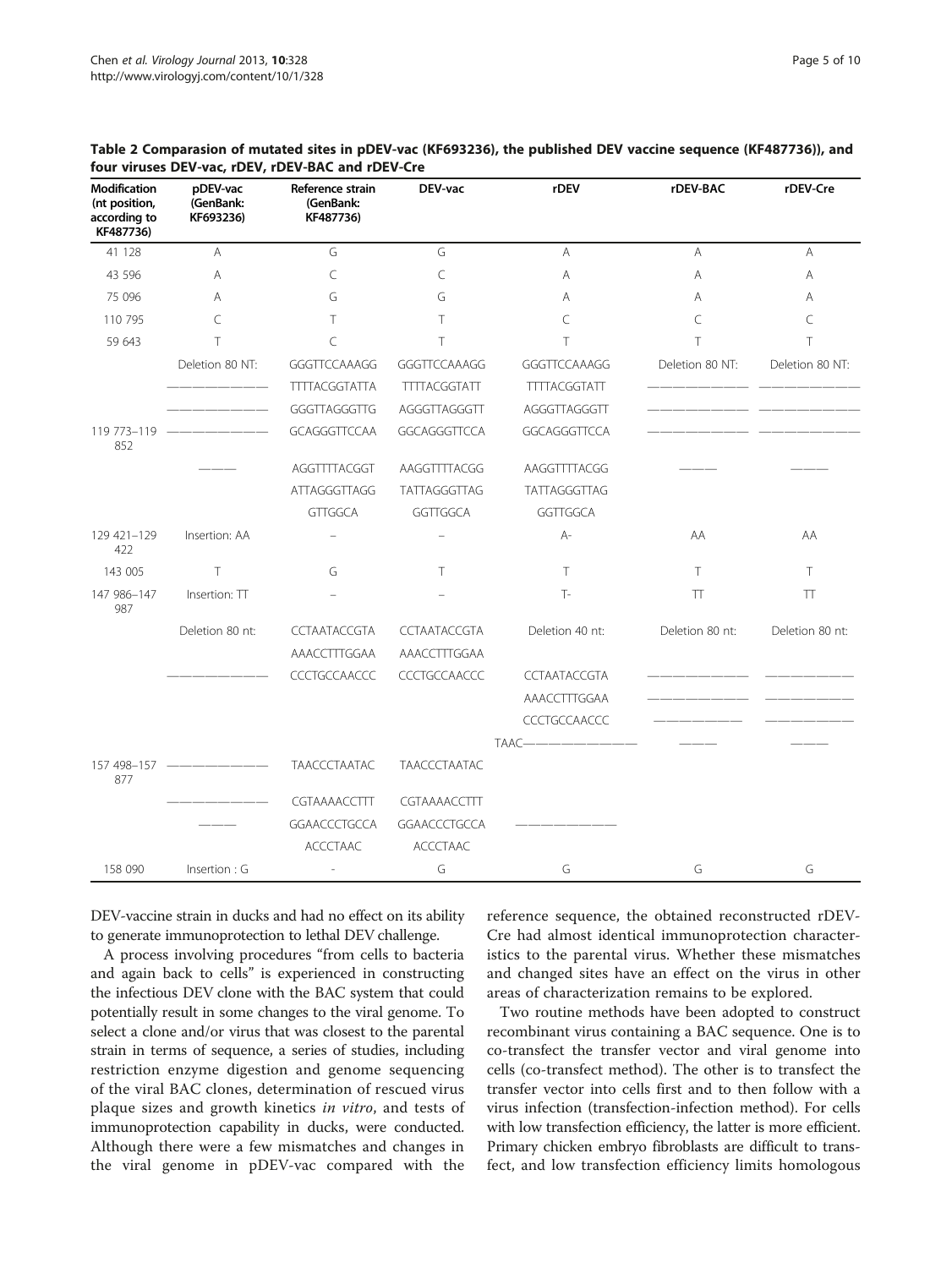<span id="page-5-0"></span>

recombination of duck enteritis virus genome to transfer plasmids. In this study, we adapted the transfection of suspended CEFs using the calcium phosphate method to improve transfection efficiency.

In animal experiments, viral DNA was detected using PCR of serum samples of all ducks immunized for 2 weeks without challenge with highly virulent DEV. The results indicated that viral DNA still existed in the blood of ducks in the immunized groups (data not shown). This finding demonstrates that those viruses were still active in ducks after being injected into the body for 2 weeks, and that viruses lies in body for a long time may be the prerequisite for live attenuated vaccines to express viral antigens that periodically



stimulate the immune system to establish long-term immunoprotection.

#### Conclusions

We established an infectious bacterial artificial chromosome clone of a widely used attenuated live vaccine strain in China. The results revealed that the rescued virus has similar replication and immunogenic characteristics as its parental strain. Based on this infectious clone, it would be possible to develop novel vaccines, including gene-deletion vaccines, or other marker vaccines for serological differentiation of DEV naturally infected from vaccinated animals. In addition, it would also be possible to use a viral vector to construct a bivalent or multivalent vaccine.



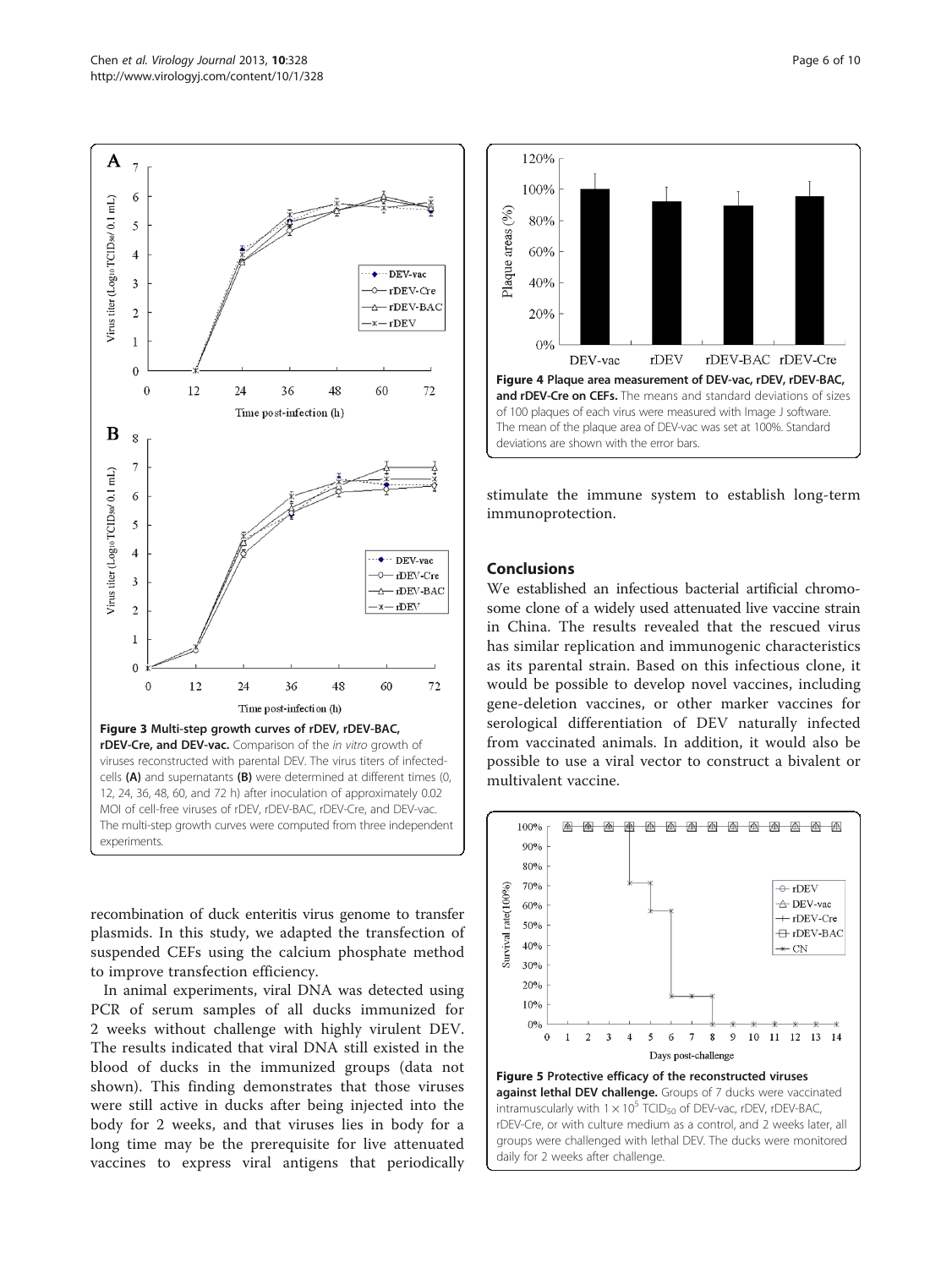# <span id="page-6-0"></span>Materials and methods

All research was approved by the relevant committees at the Zhejiang Academy of Agriculture Sciences.

# Virus strain and cells

The DEV vaccine virus (C-KCE strain, a commercial DEV vaccine in China, CVCC AV1221) and the standard highly virulent CHv strain (CVCC AV1221) used in this study were provided by the China Institute of Veterinary Drugs Control (Beijing, China) [[24](#page-9-0)]. Chicken embryo fibroblasts (CEFs) were prepared from 10-day-old specific-pathogenfree (SPF) embryonated eggs (Zhejiang JianLiang Bioengineering Co., Ltd., Hangzhou, China) according to standard procedures and cultured in DMEM (Gibco-BRL) supplemented with 8% FBS, 100 U of penicillin/mL and 100 μg streptomycin/mL.

# Construction of transfer vector for homologous recombination

Two pairs of primers, 18 F/18R and 15 F/15R (Table 3), were designed to amplify the UL18 and UL15B fragments, respectively, of the DEV-vac strain. The PCR products were 1083 nt and 1258 nt in size, respectively. The fragments were cloned into a pMD18-T vector (Takara) using enzyme sites present in the primers, and the resulting plasmid was designated pMD-UL15-UL18. Then, a mini-F vector pHA2 containing  $xgpt$  and  $gfp$ genes was released as a Pac I fragment from plasmid pDS-pHAII, which was a gift from Dr. M. Messerle [[25\]](#page-9-0), and cloned into the *Pac I* site present in pMD-UL15-UL18 to construct the transfer vector pHA2- UL18-UL15 (Figure [6\)](#page-7-0).

# Construction of the BAC clone of DEV-vac

Construction of the BAC clone of the DEV-vac strain was conducted by inserting the bacterial mini-F plasmid sequences flanked by loxP sites into the intergenic region between genes UL15B and UL18 of DEV through homologous recombination (Figure [6](#page-7-0)).

(1) Transfection of DNA into suspended CEF cells and virus infection

|  | Table 3 Primers used in this study |  |  |  |
|--|------------------------------------|--|--|--|
|--|------------------------------------|--|--|--|

The transfer vector pHA2-UL18-UL15 was prepared according to the protocol of the Qiagen $^{\circledR}$  plasmid purification handbook (Qiagen) and then digested with Hind III and precipitated with 1/10 volume of 3 M sodium acetate and the DNA was dissolved in TE buffer at a concentration of 0.5 μg/μL. A calcium phosphate method was employed to transfect suspended cells according to Morgan et al. [[26](#page-9-0)] with modifications. In detail, primary chicken embryo fibroblasts (CEFs) from 10-day-old SPF chicken embryos were cultured in flasks for 16 to 24 h. Once the cells had formed a confluent monolayer, the cells were digested by trypsin-EDTA and seeded in a 6-well plates with a density of  $2.4 \times 10^6$  cells/well in growth medium (DMEM containing 8% fetal calf serum) without antibiotics. Transfection was operated according to ProFection Mammalian Transfection System - Calsium Phosphate (Promega, USA) protocol. 2 μg of linearized transfer plasmid was transfected into suspended CEFs per well. Following a 4-h incubation at 37°C, the cultures were treated for 3 minutes with 15% glycerol in  $1 \times HBSP$ (1.5 mL/well). Subsequently, a series of doses of DEV-vac virus stock (200 μL, 100 μL, 50 μL, 25 μL,.) were added to each well, and after 2 h of incubation at 37°C, the culture medium was replaced with growth medium without antibiotics.

(2) Selection of DEV recombinants expressing the xgpt gene

The DEV-vac-infected cells were collected when 80% of the cells displayed CPE. Then, the collected cells were added to one well of the 6-well-plate cells previously incubated with selection medium containing 300 μg/mL MPA (mycophenolic acid) (Sigma), 60 μg/mL xanthine, 100 μg/mL hypoxanthine, 2% FBS, 100 U of penicillin/ mL, and 100 μg streptomycin/mL The selection medium was replaced at 1-d intervals. GFP-positive plaques were isolated and transferred to newly prepared CEFs. Following 10 cycles of plaque picking, the purified recombinant virus rDEV with Xgpt and GFP labels was obtained.

(3) Generation and validation of a supercoiled DEVvac-BAC clone

| Primer        | Sequence                                     | Domain introduced |
|---------------|----------------------------------------------|-------------------|
| 18 F          | 5'-AAAGCTTCGACGAGAGTATCAGCACTCATC-3'         | Hind III          |
| 18R           | 5'-AGGATCCTTAATTAACAAGACAGACAAGTATTGCTTGG-3' | BamH I-Pac I      |
| 15F           |                                              | BamH I-Pacl       |
| 15R           | 5'-AGAATTCAAGCTTATCGACGAACAACTAAGAGTTTGC-3'  | FroR I-Hind III   |
| <b>UL18-s</b> | 5'- AAGGACCGCCTACTATCAAA-3'                  |                   |
| gfp-s         | 5'- AGAAGAACGGCATCAAGGTG-3'                  |                   |
| xgpt-s        | 5'- TCAGTCGGCTTGCGAGTTTA-3'                  |                   |
| $UL15-s$      | 5'-AAACGGGTGGCTGTGCTGAT-3'                   |                   |

Note. Restriction enzyme recognition sequences are underlined and italicized.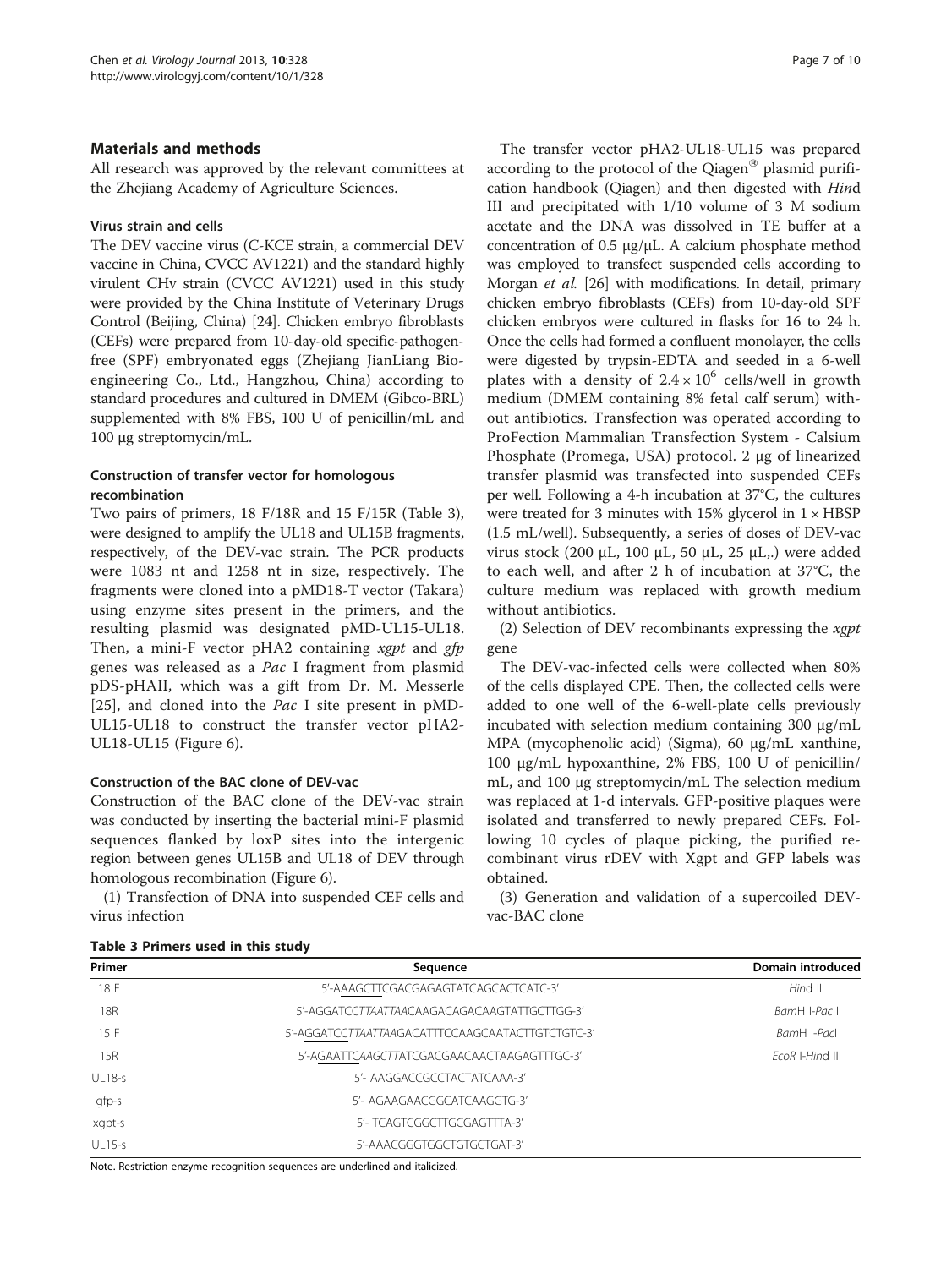<span id="page-7-0"></span>

To generate the circular, supercoiled form of the BAC clone, the cells infected with the recombinant virus in the early phase (approximately 30-50% CPE) were collected, and the total DNA was extracted from the cells using the SDS-proteinase K method as described previously [[24\]](#page-9-0). Then, 1  $\mu$ g of DNA was electroporated into *E. coli* DH10B competent cells (Invitrogen) according to the manufacturer's instructions. The transformed bacteria were incubated in 1 mL of SOC medium for 1 h and then plated on LB agar containing 30 μg/mL chloramphenicol. The next day, single colonies were picked and cultured in liquid LB medium, and BAC DNAs were isolated by alkaline lysis of E. coli. Then, BAC DNAs of pDEV-vac were identified by RFLPs, and the infectivity of the pDEV-vac was examined by transfecting the BAC DNA into CEF cultures.

#### Reconstitution and characterization of BAC-derived DEV

Next, 4 μg of pDEV-vac DNA was transfected into CEFs by calcium phosphate precipitation as mentioned above. The cells were then cultured with DMEM supplemented with 8% FBS for 3–6 days. The virus collected was named rDEV-BAC. The mini-F sequence in the rDEV-BAC genome was excised by co-transfecting 1 μg each of the Cre recombinase expression plasmid pCAGGS-NLS/Cre (kindly provided by Dr. N. Osterrieder, Freie Universität Berlin, Berlin, Germany) and pDEV-vac into the CEF cultures. The virus rDEV-Cre without mini-F vector sequences was obtained from the transfected CEF cultures by limiting dilution and plaque purification and then identified by PCR amplification with the primer pairs 18 F/15R (Table [3\)](#page-6-0).

Multi-step growth kinetics of those reconstructed viruses were determined and compared with the parental virus DEV-vac. Briefly, the CEFs were infected with approximately 0.02 MOI of cell-free viruses of rDEV, rDEV-BAC, rDEV-Cre, and DEV-vac. The cells and culture supernatant were harvested at different times (0, 12, 24, 36, 48, 60, and 72 h) after virus infection. The cells were collected by trypsin digestion following two washes with phosphate-buffered saline (PBS, pH 7.0) and were then suspended with 1 mL of DMEM-2% FBS and an equal volume of supernatant. The collected cells and supernatants were stored at −70°C until all samples had been collected. Before titration on CEFs, the cells were treated with a Tissuelyser-24 at 65 Hz for 60 s and centrifuged at 4000 rpm for 5 min, and then 100 μL of lysis supernatant and culture supernatant were taken for titering via the  $TCID_{50}$  test according to standard virological methods. The multi-step growth curves were computed from three independent experiments.

The plaque sizes of rDEV, rDEV-BAC, rDEV-Cre, and DEV-vac were also measured. The viruses were serially diluted and plated onto CEFs seeded in a 12-well plate, and 2 h later, the culture medium was replaced with DMEM containing 1.5% methylcellulose. After a 4-day-incubation at 37°C, the cells were treated with 5% formaldehyde solution and stained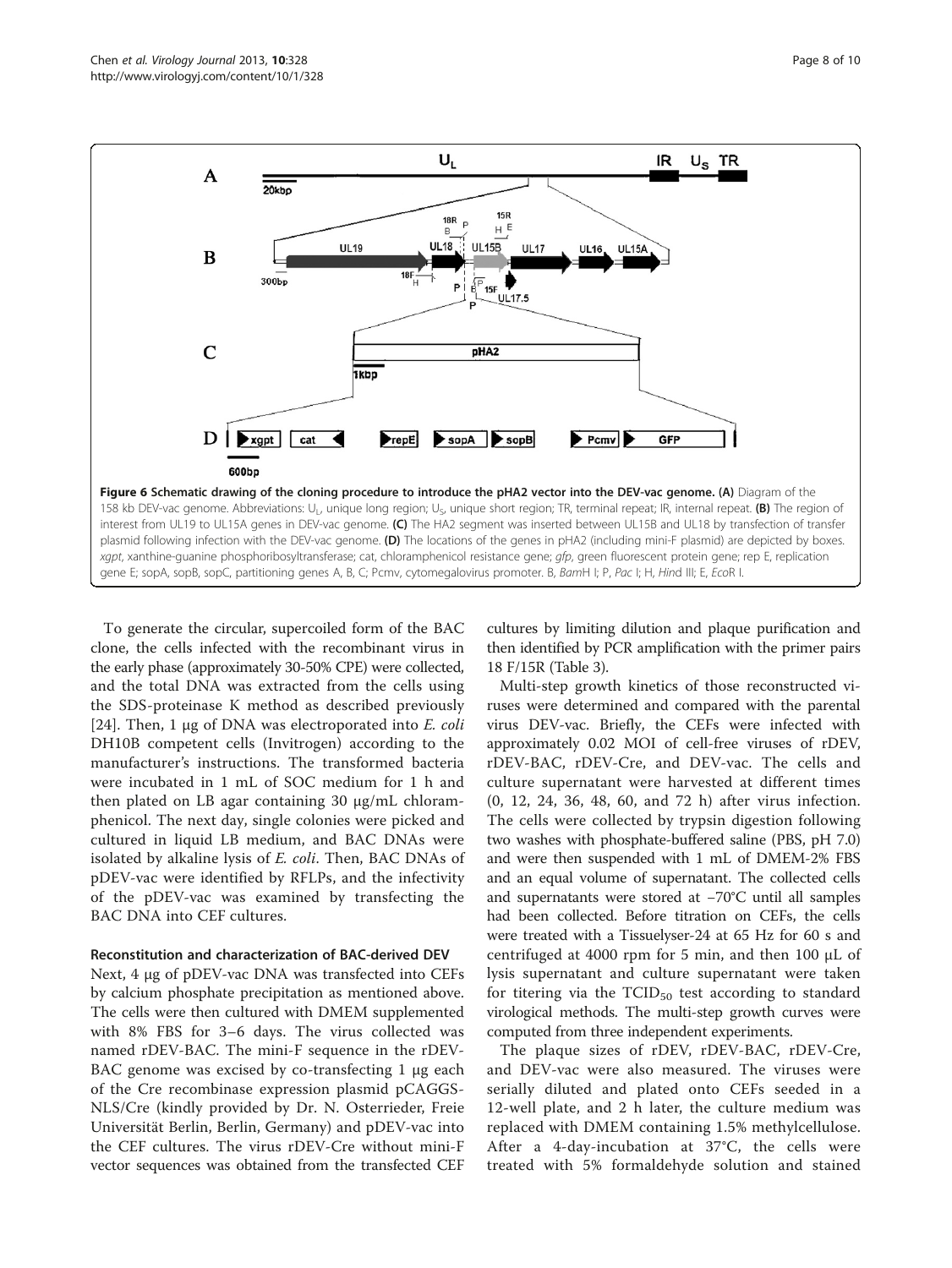<span id="page-8-0"></span>with 1% crystal violet/70% ethanol. Then, for every virus, 100 plaques were randomly selected and their size measured using Image J software ([http://rsb.info.](http://rsb.info.nih.gov/ij/) [nih.gov/ij/\)](http://rsb.info.nih.gov/ij/). Statistical analyses to compare the differences in the plaque sizes between the four strains were conducted using one-way ANOVA with SPSS 11.5 software.

#### Sequencing the BAC with Ion torrent technology

The sequence of pDEV-vac was determined with Ion Torrent technology from the Invitrogen company. Briefly, a DNA fragment library was first prepared with the Ion Plus Fragment Library Kit (Life Technologies). The resulting DNA library was then bound to ionic sphere particles (ISPs) by specialized adaptors ligated onto the ends of the fragmented DNA. Then, the DNA templates on ISPs were amplified using PCR with primers specific for the adaptors. Finally, sequencing was performed using an Ion Torrent Personal Genome Machine (PGM) (Life Technologies) platform, and the data were assembled using Torrent Suite software (Life Technologies). The obtained sequence was aligned with several published whole genome sequences of DEV vaccine strains [Gen-Bank: EU082088.2, GenBank: KF487736, and GenBank: NC\_013036.1] with Vector NT1 Advance 9 software (Invitrogen). The regions of the sequenced pDEV-vac that were different from several reference nucleotide sequences were amplified by PCR and sequenced again using standard chain termination protocols. The ultimate sites of difference between pDEV-vac and the reference strain KF487736 were determined, and the corresponding sites in four viral (DEV-vac, rDEV, rDEV-BAC, and rDEV-Cre) genomes were also determined by PCR and sequenced.

#### Vaccine efficacy in ducks

A total of 35 20-day-old specific-pathogen-free (SPF) ducks (Harbin Veterinary Research Institute, CAAS, China) were used for these studies. The animals were randomly assigned to five groups ( $n = 7$ ) and housed in separate rooms. Four groups were separately inoculated intramuscularly (i.m.) with 0.5 mL of medium containing  $1 \times 10^5$  TCID<sub>50</sub> (50% tissue culture infection dose) of rDEV, rDEV-BAC, rDEV-Cre, and DEV-vac. The fifth group served as a negative control and was inoculated with medium without virus. Two weeks later, all groups were challenged with a 100-fold 50% duck lethal dose  $(DLD_{50})$  of a highly virulent DEV CHv strain i.m. Then, the signs of disease and death were observed within 2 weeks.

#### Abbreviations

DEV: Duck enteritis virus; CEFs: Chicken embryo embryoblasts; BAC: Bacterial artificial chromosome; RFLPs: Restriction fragment length polymorphisms.

#### Competing interests

The authors declare that they have no competing interests.

#### Authors' contributions

LC planned and carried out virus recombinant, selection and identification of recombinant BAC clone, and rescue of reconstructed viruses, prepared figures, and drafted the manuscript. BY, JH and WY performed animal experiment. TY performed characterization of viruses in cells. ZN carried out viral detection and sequence alignment. XD constructed transfer vector for homologous recombination. And CZ gave suggestion for this research and helped with overall planning and drafting of the manuscript. All authors read and approved the final manuscript.

#### Acknowledgments

The study was supported by grants from the International Science and Technology Cooperation Project of Science Technology Department of Zhejiang Province (2011C14011), Key scientific and technological innovation team of Zhejiang Province (2010R50027) and the Special Fund for Agroscientific Research in the Public Interest (201003012).

#### Received: 2 August 2013 Accepted: 4 November 2013 Published: 6 November 2013

#### References

- King AMQ, Adams MJ, Carstens EB, Lefkowitz EJ: Virus taxonomy: classification and nomenclature of viruses: Ninth Report of the International Committee on Taxonomy of Viruses. [http://ictvonline.org/](http://ictvonline.org/virusTaxonomy.asp?version=2012&bhcp=1) [virusTaxonomy.asp?version=2012&bhcp=1](http://ictvonline.org/virusTaxonomy.asp?version=2012&bhcp=1). 2012.
- 2. Hayward GS, Jacob RJ, Wadsworth SC, Roizman B: Anatomy of herpes simplex virus DNA: evidence for four populations of molecules that differ in the relative orientations of their long and short components. Proc Natl Acad Sci 1975, 72:4243–4247.
- 3. Wadsworth S, Jacob RJ, Roizman B: Anatomy of herpes simplex virus DNA. II. size, composition, and arrangement of inverted terminal repetitions. J Virol 1975, 15:1487–1497.
- 4. Liu X, Liu S, Li H, Han Z, Shao Y, Kong X: Unique sequence characteristics of genes in the leftmost region of unique long region in duck enteritis virus. Intervirology 2009, 52:291–300.
- Li Y, Huang B, Ma X, Wu J, Li F, Ai W, Song M, Yang H: Molecular characterization of the genome of duck enteritis virus. Virology 2009, 391:151–161.
- 6. Liu X, Han Z, Shao Y, Li Y, Li H, Kong X, Liu S: Different linkages in the long and short regions of the genomes of duck enteritis virus Clone-03 and VAC strains. Virol J 2011, 8:200.
- 7. Wang J, Höper D, Beer M, Osterrider N: Complete genome sequence of virulent duck enteritis virus (DEV) strain 2085 and comparison with genome sequences of virulent and attenuated DEV strains. Virus Res 2011, 160:316–325.
- 8. Wu Y, Cheng A, Wang M, Yang Q, Zhu D, Jia R, Chen S, Zhou Y, Wang X, Chen X: Complete genomic sequence of Chinese virulent duck enteritis virus. J Virol 2012, 86:5965.
- 9. Wu Y, Cheng A, Wang M, Zhu D, Jia R, Chen S, Zhou Y, Chen X: Comparative genomic analysis of duck enteritis virus strains. J Virol 2012, 86:13841–13842.
- 10. Yang C, Li J, Li Q, Li H, Xia Y, Guo X, Yu K, Yang H: Complete genome sequence of an attenuated duck enteritis virus obtained by in vitro serial passage. Genome Announc 2013, 1(5):e00685-13. doi: 10.1128/genomeA.00685-13.
- 11. Murphy KC: Use of bacteriophage lambda recombination functions to promote gene replacement in Escherichia coli. J Bacteriol 1998, 180:2063–2071.
- 12. Zhang Y, Buchholz F, Muyrers JP, Stewart AF: A new logic for DNA engineering using recombination in Escherichia coli. Nat Genet 1998, 20:123–128.
- 13. Tischer BK, von Einem J, Kaufer B, Osterrieder N: Two-step red-mediated recombination for versatile high-efficiency markerless DNA manipulation in Escherichia coli. BioTechniques 2006, 40:191–197.
- 14. Keeler CL Jr, Whealy ME, Enquist LW: Construction of an infectious pseudorabies virus recombinant expressing a glycoprotein gIII-betagalactosidase fusion protein. Gene 1986, 50:215–224.
- 15. Borst E, Messerle M: Development of a cytomegalovirus vector for somatic gene therapy. Bone Marrow Transplant 2000, 25(Suppl 2):S80-S82.